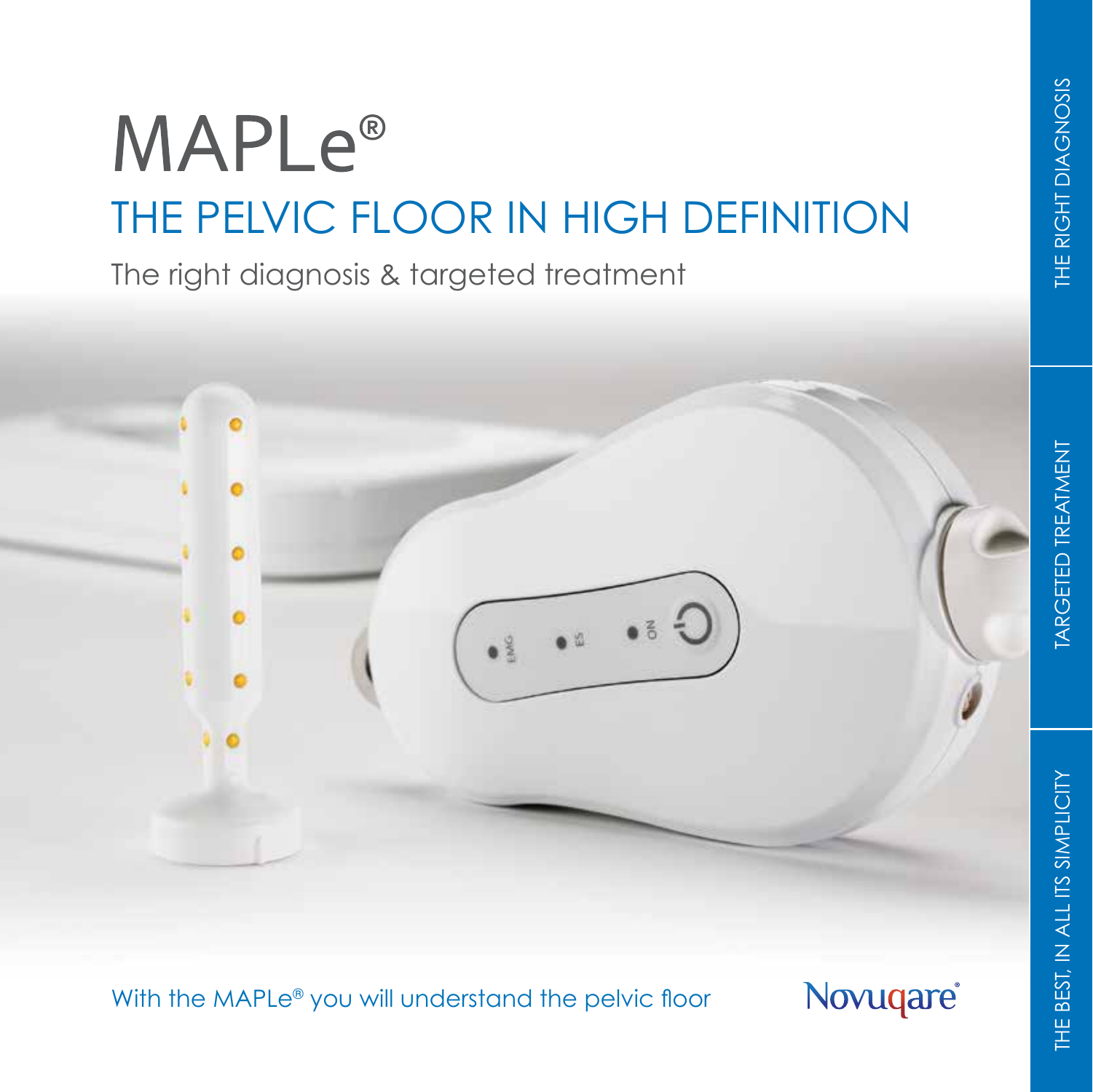A targeted and effective treatment of pelvic floor dysfunction begins with an accurate diagnosis.

The MAPLe High Definition technology enables you to view a patient's individual pelvic floor muscle EMG activity at a glance, making it possible for you to provide a more targeted treatment. Your patient will have an increased awareness of the muscles that are causing the problem.

The MAPLe is the first system able to precisely identify individual muscle activity on different sides and depths in the pelvic floor, allowing you to make an accurate diagnosis.

Does the patient have a left / right difference? Is there increased muscle tension deep in the pelvic floor? The MAPLe provides a crystal clear view of this!

With the introduction of High Definition pelvic floor therapy, new insights, accurate diagnosis and treatment methods for pelvic floor dysfunctions have been developed.

"WE ARE NOW OPTIMALLY AWARE OF WHERE THE PROBLEM LIES. THIS LEADS TO TARGETED TREATMENT AND GOOD RESULTS. YOU CAN'T OFFER YOUR PATIENTS ANY BETTER RIGHT NOW."

Dr. Marijke Slieker, pelvic physiotherapist

The MAPLe can reduce the symptoms of pelvic floor dysfunction or even completely resolve it. The MAPLe makes a difference to patients for whom pelvic floor problems affect the quality of life.

Thanks to the unique design of the probe with 24 electrodes, the MAPLe is suitable for rectal and vaginal use.

# PELVIC FLOOR THERAPY IN HIGH DEFINITION



## TAKE YOUR PRACTICE TO THE NEXT LEVEL

2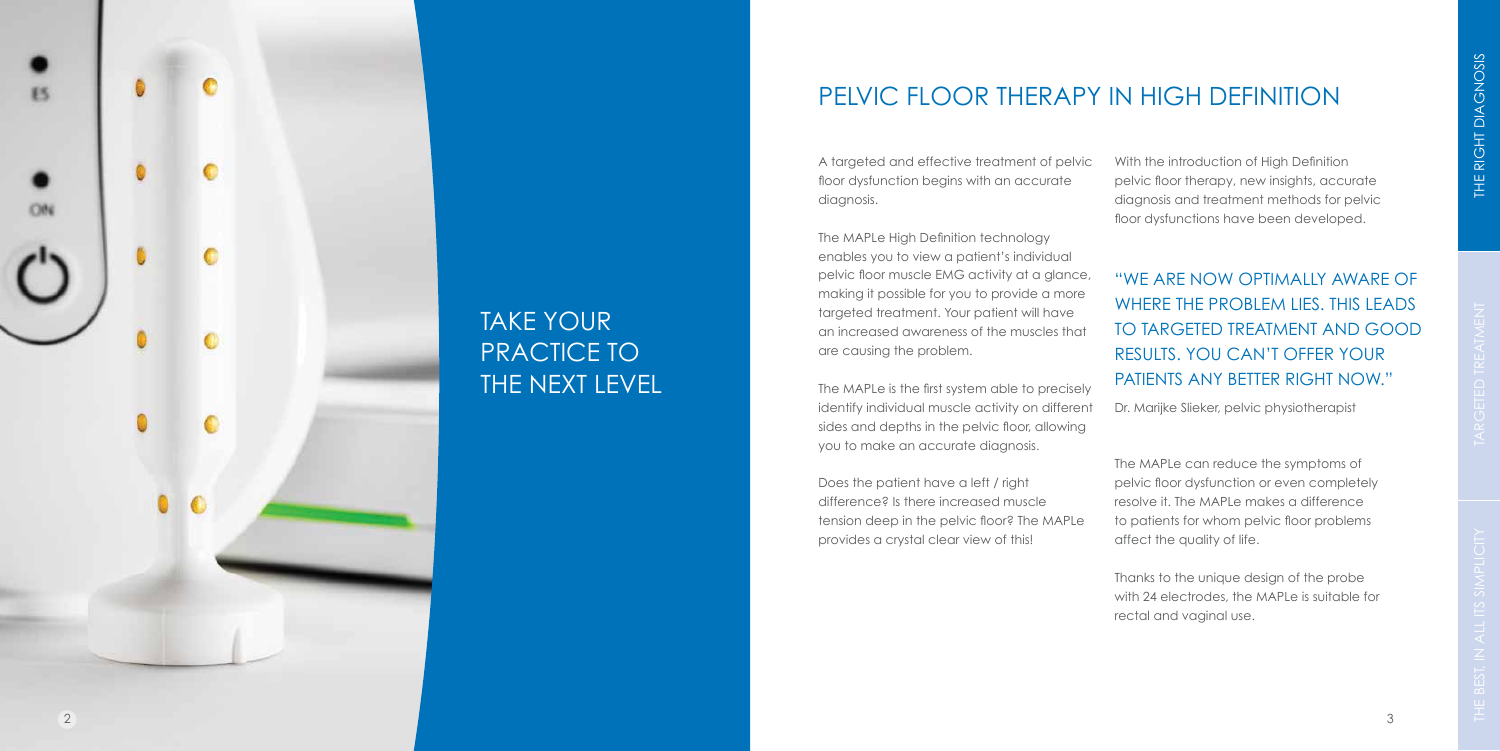Through the accurate diagnosis with the MAPLe you can create a specific treatment plan. The MAPLe provides targeted biofeedback on individual muscles on different sides and depths in the pelvic floor. In addition, you can perform local electrostimulation enabling you to stimulate the exact problem area, thereby assisting in the patient's treatment and awareness of the problem area.

The MAPLe can, among others, help with the following syndromes:

- **Stress incontinence**
- **Urge incontinence**
- **•** Fecal incontinence
- **Overactive bladder**
- Coccyx pain
- Prolapse
- Pain in and around the pelvis

## TARGETED TREATMENT WITH THE MAPLe

### ADVANTAGES OF THE MAPLe

- **•** High Definition 24-point measurements for accurate diagnosis and treatment
- Pure measurements
- Measure and stimulate all dysfunctions with one probe
- **Easy to operate**
- **•** Freedom of movement
- **•** Scientifically proven and substantiated



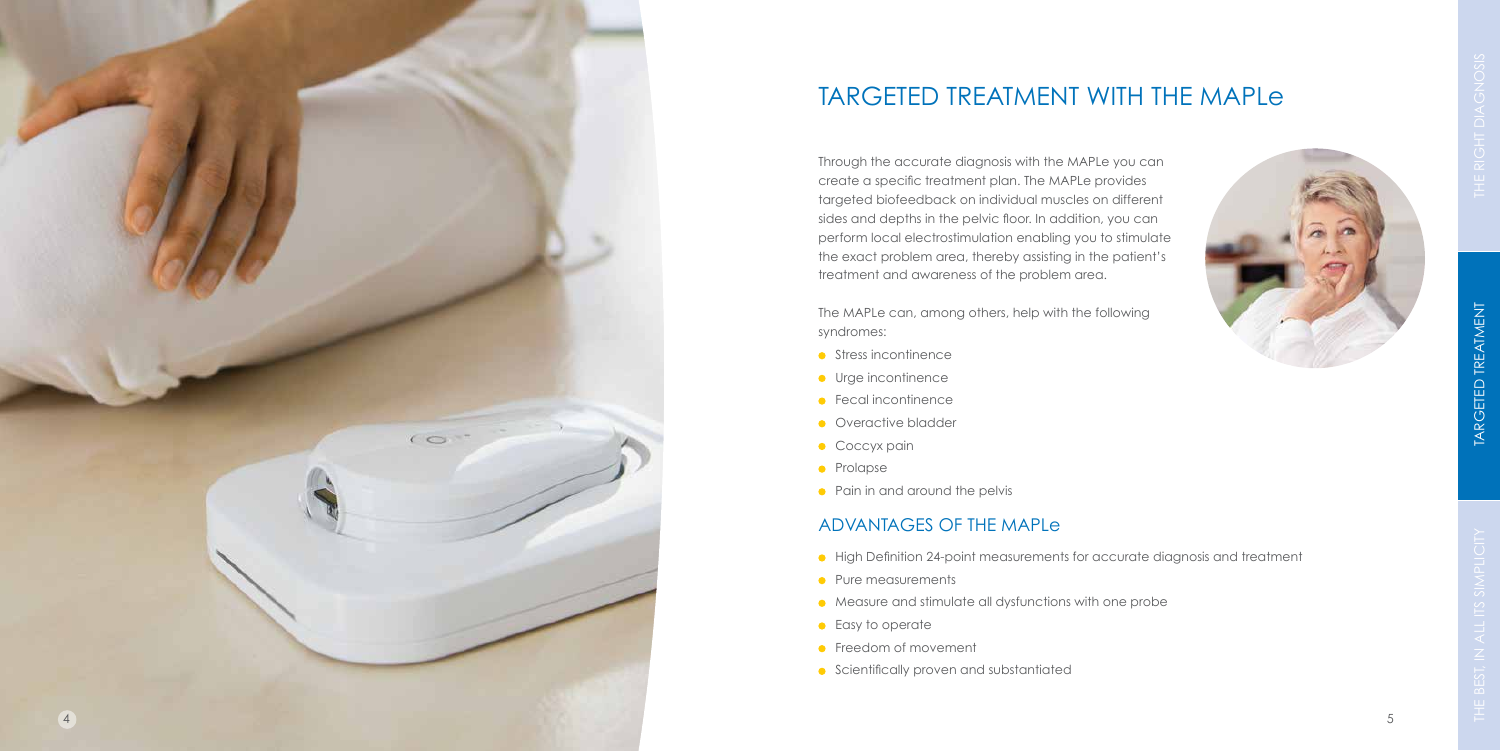- **C** The MAPLe is easy to operate through an iPad with the MAPLe app
- You can easily make a diagnosis and treat your patient with targeted biofeedback and electrostimulation
- **•** Thanks to the High Definition interface it is possible to see the entire pelvic floor activity at a glance
- In the app you can compare current measurements to previous visits and measurements, allowing you to monitor the treatment and adjust where necessary
- **It is also possible to make a comparison with the muscle activity in a healthy pelvic floor.**



#### ONE PROBE, ALL DYSFUNCTIONS

The MAPLe probe is the right choice for all treatments. The probes are for individual use and are easy to clean. The slim design of the probe ensures optimal patient comfort yet does not inhibit the MAPLe from always being able to take a measurement. With the MAPLe, measurements can be taken in a variety of positions.

#### EASILY MANEUVERABLE





The MAPLe is flexible and mobile in terms of use. The compact handheld is connected to the probe by a durable cable and communicates wirelessly to the iPad-app. The MAPLe is independent from an existing network, making the system reliable and safe. The battery's capacity enables you to work seamlessly throughout the day.



## WORKING WITH THE MAPLe